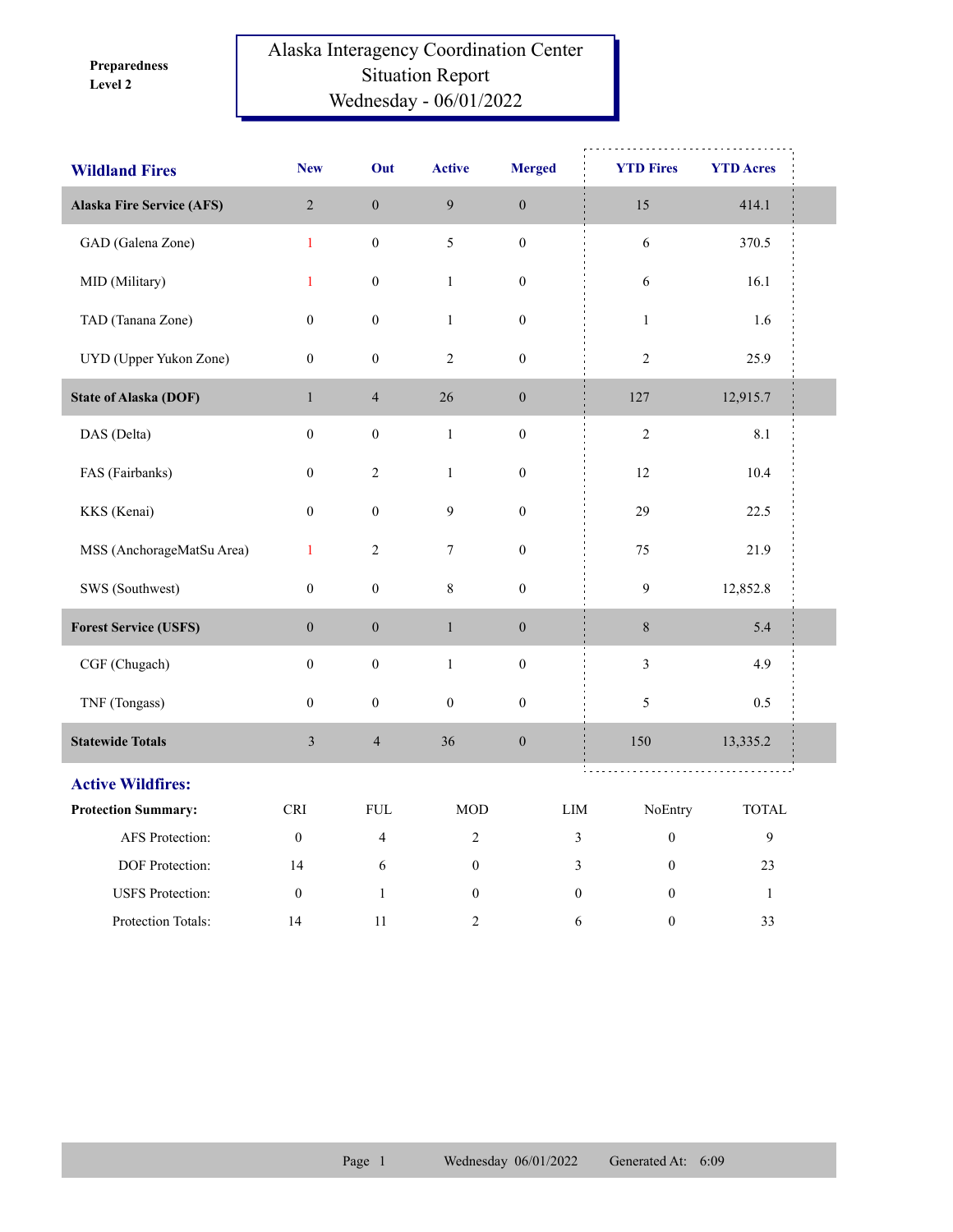## **Active Fires Status Summary**

|                         | Staffed           |                     | Unstaffed       |                   |  |
|-------------------------|-------------------|---------------------|-----------------|-------------------|--|
|                         | Contained $(S/C)$ | Uncontained $(S/U)$ | Contained (U/C) | Uncontained (U/U) |  |
| <b>AFS</b> Protection:  |                   |                     |                 |                   |  |
| <b>DOF</b> Protection:  |                   |                     | 23              |                   |  |
| <b>USFS</b> Protection: |                   |                     |                 |                   |  |
| Status Totals:          |                   |                     |                 |                   |  |

| <b>Active Fires Acreage Summary</b> |                       |                |  |
|-------------------------------------|-----------------------|----------------|--|
|                                     | Acres                 | Acreage Change |  |
| 3 New                               | 50.6                  |                |  |
| 2 Staffed                           | 275.0                 | 274.8          |  |
| 32 Monitor                          | 12,951.4              | 133.3          |  |
| 3 Out                               | 0.9                   | 0.0            |  |
| 5 Prescribed                        | 49,744.0              | 520.1          |  |
| 45 Fires                            | Total Acres: 63,021.9 |                |  |

## **Prescribed Fires**

|                                 | <b>YTD</b> Fires | <b>YTD</b> Acres | <b>New</b> | Active | Out Yesterday |
|---------------------------------|------------------|------------------|------------|--------|---------------|
| Military                        |                  | 49,688.0         |            |        |               |
| National Park Service           |                  | 0.1              |            |        |               |
| State of Alaska                 | 4                | 599.1            |            |        |               |
| U.S. Forest Service             |                  | 18.0             |            |        |               |
| <b>Fuels Management Totals:</b> |                  | 50,305.2         |            |        |               |

## **Cause Summary For All Fires (Includes Merged Fires But Not Prescribed Fires)**

|        | Human: 110       | 1,011.8 Acres  |  |
|--------|------------------|----------------|--|
|        | Lightning: 7     | 1,851.0 Acres  |  |
|        | Undetermined: 33 | 10,472.4 Acres |  |
| Total: | 150              | 13,335.2 Acres |  |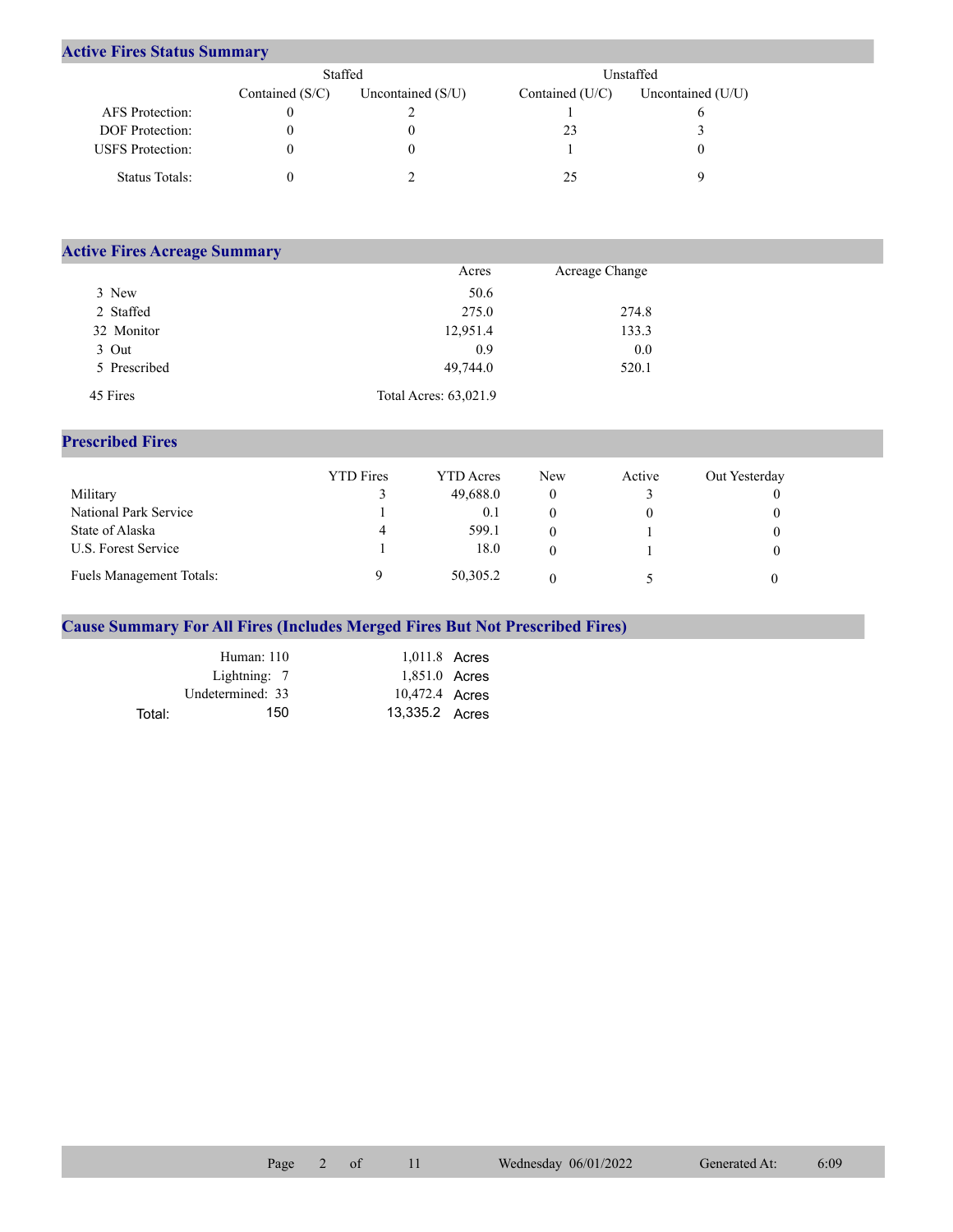| <b>New</b>               |                   | Count: 3           | Acres: $50.6$ |                                                                                                                               |                          |                  |  |
|--------------------------|-------------------|--------------------|---------------|-------------------------------------------------------------------------------------------------------------------------------|--------------------------|------------------|--|
| Daily Report From: 05/31 |                   |                    |               |                                                                                                                               | $0.5$ Acreage On $05/31$ |                  |  |
| PN6X                     |                   | Lat: $63\,56.9772$ | Status: U/U   | Acres: $0.5$                                                                                                                  |                          | Option: Limited  |  |
|                          |                   | Lon: 146 17.3880   |               | Start Date: 05/31                                                                                                             | Area: MID                |                  |  |
| <b>PDPN6X</b>            | Owner: <b>DOD</b> |                    | Unit:         | <b>AKFWQ-Fort Wainwright, Donnelly TA</b>                                                                                     |                          |                  |  |
| 161                      |                   | Name: Oklahoma 2   |               |                                                                                                                               | Cause:                   | Human            |  |
|                          |                   |                    |               |                                                                                                                               |                          |                  |  |
|                          |                   |                    |               |                                                                                                                               |                          |                  |  |
| Daily Report From: 05/31 |                   |                    |               |                                                                                                                               | 50.0 Acreage On 05/31    |                  |  |
| PN6K                     |                   | Lat: $62\,21.9483$ | Status: U/U   | Acres: $50.0$                                                                                                                 |                          | Option: Limited  |  |
|                          |                   | Lon: $16247.9633$  |               | Start Date: 05/31                                                                                                             |                          | Area: GAD        |  |
| PDPN6K                   |                   | Owner: USFWS       | Unit:         | <b>AKYDR-Yukon Delta National Wildlife Refuge</b>                                                                             |                          |                  |  |
| 160                      |                   | Name: East Fork    |               |                                                                                                                               |                          | Cause: Lightning |  |
|                          |                   |                    |               | Received call fron ANC flight services in reference to a fire 20-25 miles NE of St.Marys, sent 4SF on detection flight to the |                          |                  |  |
|                          |                   |                    |               | area. Fire is approx 50 acres in size with minimal activity plots in Limited management option. Per D/O direction fire is in  |                          |                  |  |

| Daily Report From: 05/31 |                    |                   |                            |                   | $0.1$ Acreage On $05/31$ |                            |
|--------------------------|--------------------|-------------------|----------------------------|-------------------|--------------------------|----------------------------|
| <b>PN59</b>              | Lat: 61 34.8333    | Status: Out 05/31 |                            | Acres: $0.1$      | Option: Critical         |                            |
| 201159                   | Lon: $14918.6250$  |                   |                            | Start Date: 05/31 | Area: MSS                |                            |
| PNPN59                   | Owner: Private     |                   | Unit: <b>AKPRI-Private</b> |                   |                          |                            |
| 159                      | Name: Country Lane |                   |                            |                   |                          | Cause: <b>Undetermined</b> |

MATCOM requested Forestry to respond to a .10 acre fire. Central FD arrived on scene an extingished the fire. Forestry sent on engine. No smoke or heat found by Forestry personnel. Grid of the fire was completed, then called out.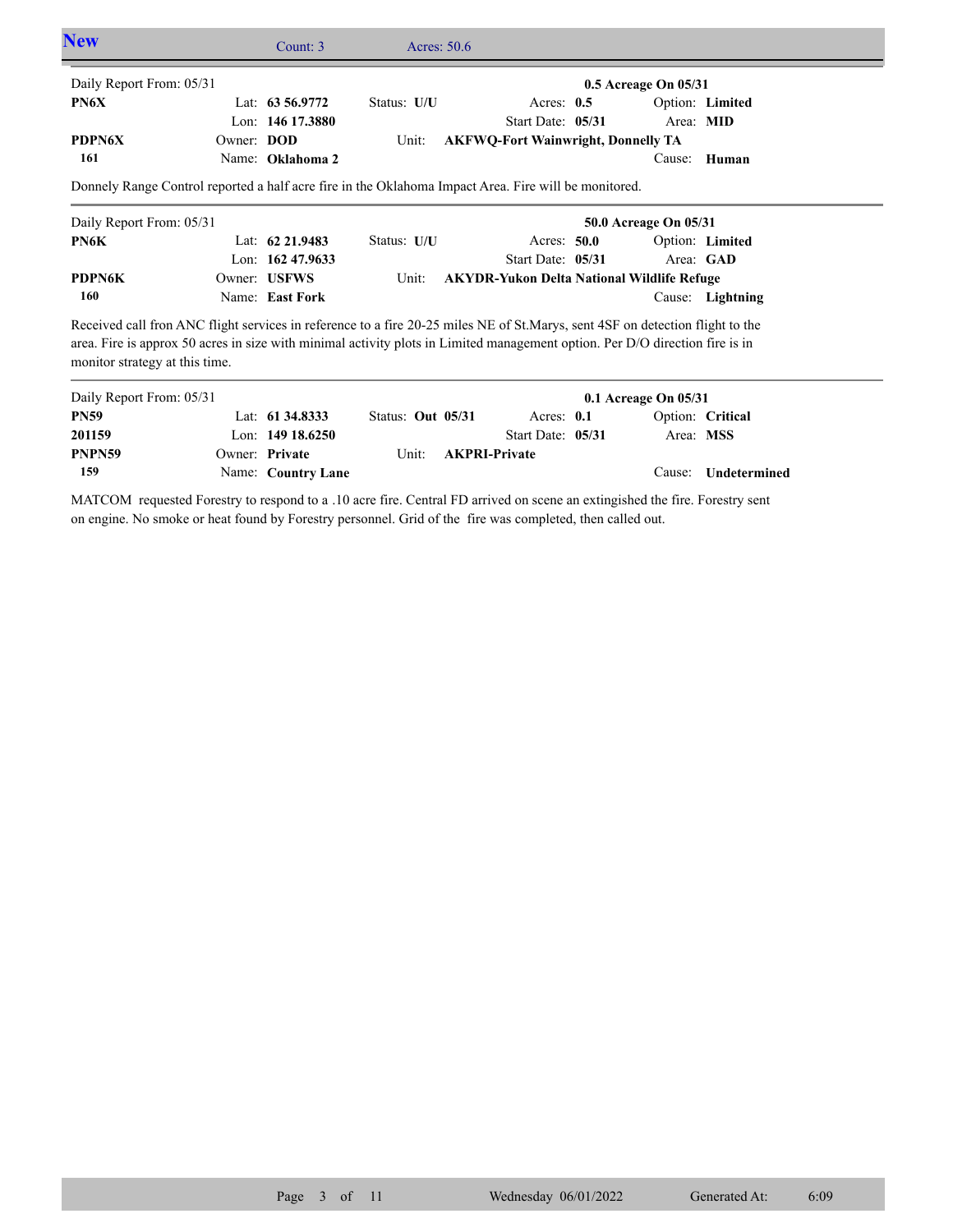| <b>Staffed</b>           | Count: $2 \overline{ }$                                          | Acres: 275.0 |                                                   | Acreage Change: 274.8            |  |
|--------------------------|------------------------------------------------------------------|--------------|---------------------------------------------------|----------------------------------|--|
| Daily Report From: 05/31 |                                                                  |              |                                                   | 40.9 Acreage Change Since 05/30  |  |
| PN5C                     | Lat: $62\,49.5083$                                               | Status: S/U  | Acres: $41.0$                                     | Option: Full                     |  |
|                          | Lon: 163 17.9633                                                 | Personnel: 6 | Start Date: 05/30                                 | Area: GAD                        |  |
| PDPN5C                   | Owner: USFWS                                                     | Unit:        | <b>AKYDR-Yukon Delta National Wildlife Refuge</b> |                                  |  |
| 158                      | Name: Pastolik River                                             |              |                                                   | Cause: Lightning                 |  |
|                          | Fire controlled as of 1730. Demobilization planned for 1200 6/1. |              |                                                   |                                  |  |
| Daily Report From: 05/31 |                                                                  |              |                                                   | 233.9 Acreage Change Since 05/30 |  |
| PN <sub>5</sub> B        | Lat: $6301.1317$                                                 | Status: S/U  | Acres: 234.0                                      | Option: Full                     |  |
|                          | Lon: $16306.6600$                                                | Personnel: 6 | Start Date: $05/30$                               | Area: GAD                        |  |
| PDPN5B                   | Owner: ANCSA                                                     | Unit:        | <b>AKVLN-Kotlik Yupik Corporation</b>             |                                  |  |
| 157                      | Name: Hogback Hill                                               |              |                                                   | Lightning<br>Cause:              |  |

No areas of smoke observed after lunch today, the fire received no rain today. The plan is for demobilization at 1300 6/1.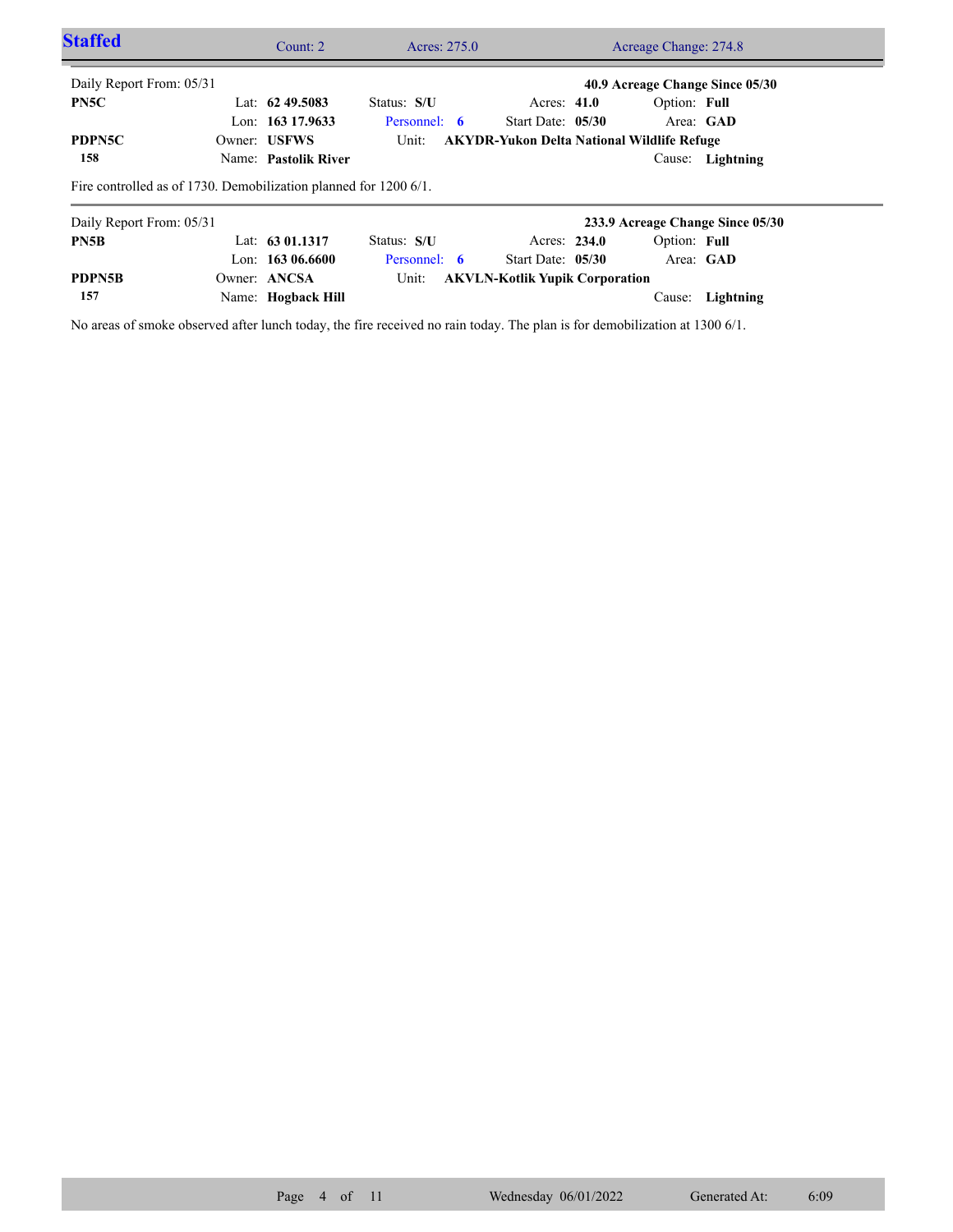| <b>Monitor</b> | Count: 32 | Acres: 12,951.4 | Acreage Change: 100.4 |
|----------------|-----------|-----------------|-----------------------|
|                |           |                 |                       |

| Last Report: 05/30                     |              |                     |             |                                                                                                                            | 0.1 Acreage On 05/30 |              |                                |
|----------------------------------------|--------------|---------------------|-------------|----------------------------------------------------------------------------------------------------------------------------|----------------------|--------------|--------------------------------|
| <b>PN49</b>                            |              | Lat: 61 37.2510     | Status: U/C | Acres: 0.1                                                                                                                 |                      |              | Option: Critical               |
| 201156                                 |              | Lon: 149 23.3190    |             | Start Date: 05/30                                                                                                          |                      |              | Area: MSS                      |
|                                        |              | Owner: Private      | Unit:       | <b>AKPRI-Private</b>                                                                                                       |                      |              |                                |
| 156                                    |              | Name: Polar Bear    |             |                                                                                                                            |                      |              | Cause: Undetermined            |
| Last Report: 05/30                     |              |                     |             |                                                                                                                            | 0.1 Acreage On 05/30 |              |                                |
|                                        |              | Lat: 61 37.2517     | Status: U/C | Acres: 0.1                                                                                                                 |                      |              | Option: Critical               |
| 201153                                 |              | Lon: 149 23.3217    |             | Start Date: 05/30                                                                                                          |                      |              | Area: MSS                      |
|                                        |              | Owner: Private      | Unit:       | <b>AKPRI-Private</b>                                                                                                       |                      |              |                                |
| 153                                    |              | Name: Kings River   |             |                                                                                                                            |                      | Cause:       | Undetermined                   |
| Daily Report From: 05/31               |              |                     |             |                                                                                                                            |                      |              | No Acreage Change Since 05/30  |
| PN4F                                   |              | Lat: $5813.1470$    | Status: U/U |                                                                                                                            | Acres: 1,500.0       |              | Option: Limited                |
| 204151                                 |              | Lon: $15557.9730$   |             | Start Date: 05/29                                                                                                          |                      |              | Area: SWS                      |
| PNPN4F                                 | Owner: NPS   |                     | Unit:       | <b>AKKAP-Katmai National Park and Preserve</b>                                                                             |                      |              |                                |
| 151                                    |              | Name: Contact Creek |             |                                                                                                                            |                      |              | Cause: Lightning               |
|                                        |              |                     |             |                                                                                                                            |                      |              |                                |
| personnel plan to fly the fire $6/1$ . |              |                     |             | The NPS completed the USCRN Weather Station protection mission 5/30 at 2215. The fire is estimated at 1500 acres. Forestry |                      |              |                                |
| Last Report: 05/30                     |              |                     |             |                                                                                                                            |                      |              | 1.3 Acreage Change Since 05/29 |
| PN3C                                   |              | Lat: 65 11.9283     | Status: U/C | Acres: $1.6$                                                                                                               |                      | Option: Full |                                |
| 231148                                 |              | Lon: 152 02.1183    |             | Start Date: 05/29                                                                                                          |                      |              | Area: TAD                      |
| PDPN3C                                 |              | Owner: Private      | Unit:       | <b>AKPRI-Private</b>                                                                                                       |                      |              |                                |
| 148                                    |              | Name: White Alice   |             |                                                                                                                            |                      |              | Cause: Human                   |
| Last Report: 05/28                     |              |                     |             |                                                                                                                            | 0.1 Acreage On 05/28 |              |                                |
|                                        |              | Lat: $62\,57.4030$  | Status: U/C | Acres: $0.1$                                                                                                               |                      |              | Option: Critical               |
| 204146                                 |              | Lon: $15535.9190$   |             | Start Date: 05/28                                                                                                          |                      |              | Area: SWS                      |
|                                        |              | Owner: ANCSA        | Unit:       | <b>AKVLN-MTNT, Limited</b>                                                                                                 |                      |              |                                |
| 146                                    |              | Name: Chinana Ave   |             |                                                                                                                            |                      |              | Cause: Human                   |
| Last Report: 05/27                     |              |                     |             |                                                                                                                            | 0.1 Acreage On 05/27 |              |                                |
| PN1T                                   |              | Lat: 62 55.2318     | Status: U/U | Acres: 0.1                                                                                                                 |                      | Option: Full |                                |
| 231143                                 |              | Lon: $16005.4060$   |             | Start Date: 05/27                                                                                                          |                      |              | Area: GAD                      |
| PDPN1T                                 |              | Owner: ANCSA        | Unit:       | <b>AKVLN-Hee-yea-Lindge Corporation</b>                                                                                    |                      |              |                                |
| 143                                    |              | Name: Grayling Dump |             |                                                                                                                            |                      |              | Cause: Human                   |
| Daily Report From: 05/31               |              |                     |             |                                                                                                                            |                      |              | No Acreage Change Since 05/27  |
|                                        |              | Lat: 64 47.5233     | Status: U/C | Acres: 0.1                                                                                                                 |                      |              | Option: Critical               |
| 211140                                 |              | Lon: 147 24.5467    |             | Start Date: 05/27                                                                                                          |                      | Area: FAS    |                                |
|                                        | Owner: State |                     | Unit:       | <b>AKDNS-AK Dept. Natural Resources</b>                                                                                    |                      |              |                                |
| 140                                    |              | Name: Marigold      |             |                                                                                                                            |                      | Cause:       | Undetermined                   |

White Mtn. checked the fire and found no heat or smoke.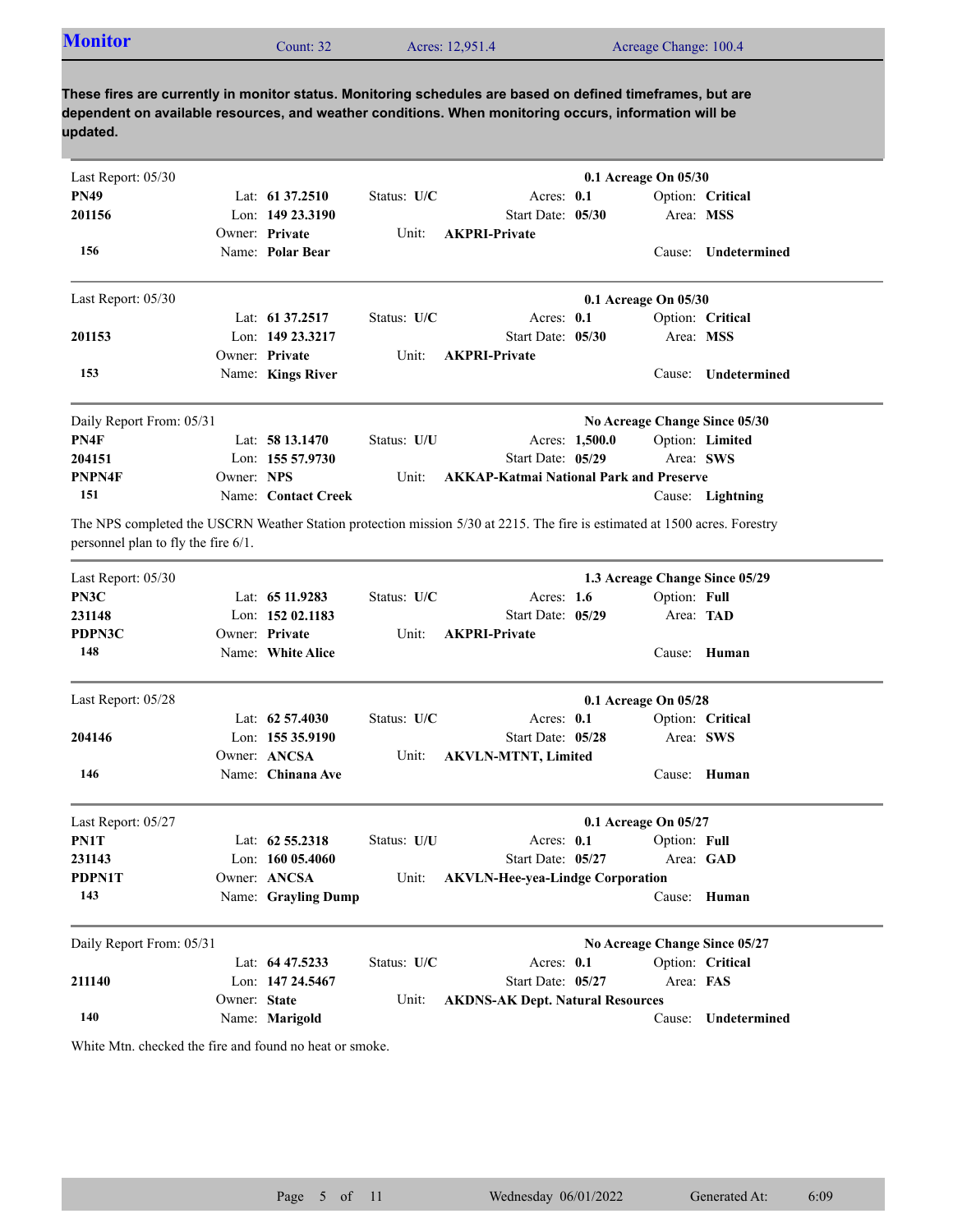| <b>Monitor</b>                                                |              | Count: 32          |             | Acres: 12,951.4                                                                                                                                                                                                     | Acreage Change: 100.4 |                               |
|---------------------------------------------------------------|--------------|--------------------|-------------|---------------------------------------------------------------------------------------------------------------------------------------------------------------------------------------------------------------------|-----------------------|-------------------------------|
| updated.                                                      |              |                    |             | These fires are currently in monitor status. Monitoring schedules are based on defined timeframes, but are<br>dependent on available resources, and weather conditions. When monitoring occurs, information will be |                       |                               |
| Last Report: 05/26                                            |              |                    |             |                                                                                                                                                                                                                     | 5.0 Acreage On 05/26  |                               |
| PNY6                                                          |              | Lat: $60\,53.6667$ | Status: U/C | Acres: $5.0$                                                                                                                                                                                                        | Option: Full          |                               |
| 204139                                                        |              | Lon: $16231.6667$  |             | Start Date: 05/26                                                                                                                                                                                                   |                       | Area: SWS                     |
| PNPNY6                                                        |              | Owner: ANCSA       | Unit:       | <b>AKVLN-Kasigluk, Incorporated</b>                                                                                                                                                                                 |                       |                               |
| 139                                                           |              | Name: Kasigluk     |             |                                                                                                                                                                                                                     | Cause:                | Undetermined                  |
| Daily Report From: 05/31                                      |              |                    |             |                                                                                                                                                                                                                     |                       | No Acreage Change Since 05/28 |
| PNV1                                                          |              | Lat: 59 50.9380    | Status: U/C | Acres: 13.3                                                                                                                                                                                                         |                       | Option: Critical              |
| 203134                                                        |              | Lon: 150 58.3750   |             | Start Date: 05/25                                                                                                                                                                                                   |                       | Area: KKS                     |
| PNPNV1                                                        | Owner: State |                    | Unit:       | <b>AKDNS-AK Dept. Natural Resources</b>                                                                                                                                                                             |                       |                               |
| 134                                                           |              | Name: Caribou      |             |                                                                                                                                                                                                                     |                       | Cause: Undetermined           |
| DOF resources checked the fire and observed no heat or smoke. |              |                    |             |                                                                                                                                                                                                                     |                       |                               |
| Last Report: 05/23                                            |              |                    |             |                                                                                                                                                                                                                     |                       | No Acreage Change Since 05/22 |
|                                                               |              | Lat: 61 05.1517    | Status: U/C | Acres: 0.8                                                                                                                                                                                                          |                       | Option: Critical              |
| 201131                                                        |              | Lon: 149 46.1883   |             | Start Date: 05/22                                                                                                                                                                                                   |                       | Area: MSS                     |
|                                                               |              | Owner: Private     | Unit:       | <b>AKPRI-Private</b>                                                                                                                                                                                                |                       |                               |

Cause: **Undetermined**

Cause: **Human**

Cause: **Human**

Area: **MSS** Option: **Critical**

Cause: **Human**

Cause: **Human**

Area: **DAS** Option: **Limited**

Area: **KKS** Option: **Full**

Area: **KKS** Option: **Critical**

Cause: **Undetermined**

Area: **GAD** Option: **Modified**

Owner: State Unit:

Name: **Zircon**

Name: **Koyuk Dump**

Name: **All Elks Road**

Lat: **60 29.8310**

Owner: State Unit:

Owner: Private Unit:

Owner: Private

Name: **Ski Boot**

Name: **Sadie Cove**

Name: **Barley Way**

Lat: **63 53.7350**

Lat: **59 31.5960**

Lat: **61 42.1475**

Owner: ANCSA Unit:

Lat: **64 55.7600**

Lon: **161 11.3517** Start Date:

Lon: **149 00.9542** Start Date:

Lon: **151 00.8780** Start Date:

Lon: **151 26.3920** Start Date:

Lon: **145 08.1200** Start Date:

Last Report: 05/20 **0.1 Acreage On 05/20**

Status: **U/C 0.1**

Last Report: 05/21 **No Acreage Change Since 05/20**

Status: **U/C 0.1**

Last Report: 05/21 **0.1 Acreage On 05/21**

Status: **U/U** 

Last Report: 05/22 **No Acreage Change Since 05/21**

Last Report: 05/29 **No Acreage Change Since 05/22**

**131**

**121 PDPNC3**

**116**

**115**

**113**

**111**

**212111**

**203113**

**203115**

**201116 PNPNB5**

**PNB5**

**PNC3**

**05/20**

**State AKDNS-AK Dept. Natural Resources**

Acres: 40.8

**05/21**

Start Date: 05/21

Acres: 0.1

**05/21**

**State AKDNS-AK Dept. Natural Resources**

Acres: 0.1

**05/20**

**ANCSA AKVLN-Koyuk Native Corporation**

Status: U/C Acres: 5.1

**Private AKPRI-Private**

Status: U/C Acres: 0.1

**Private AKPRI-Private**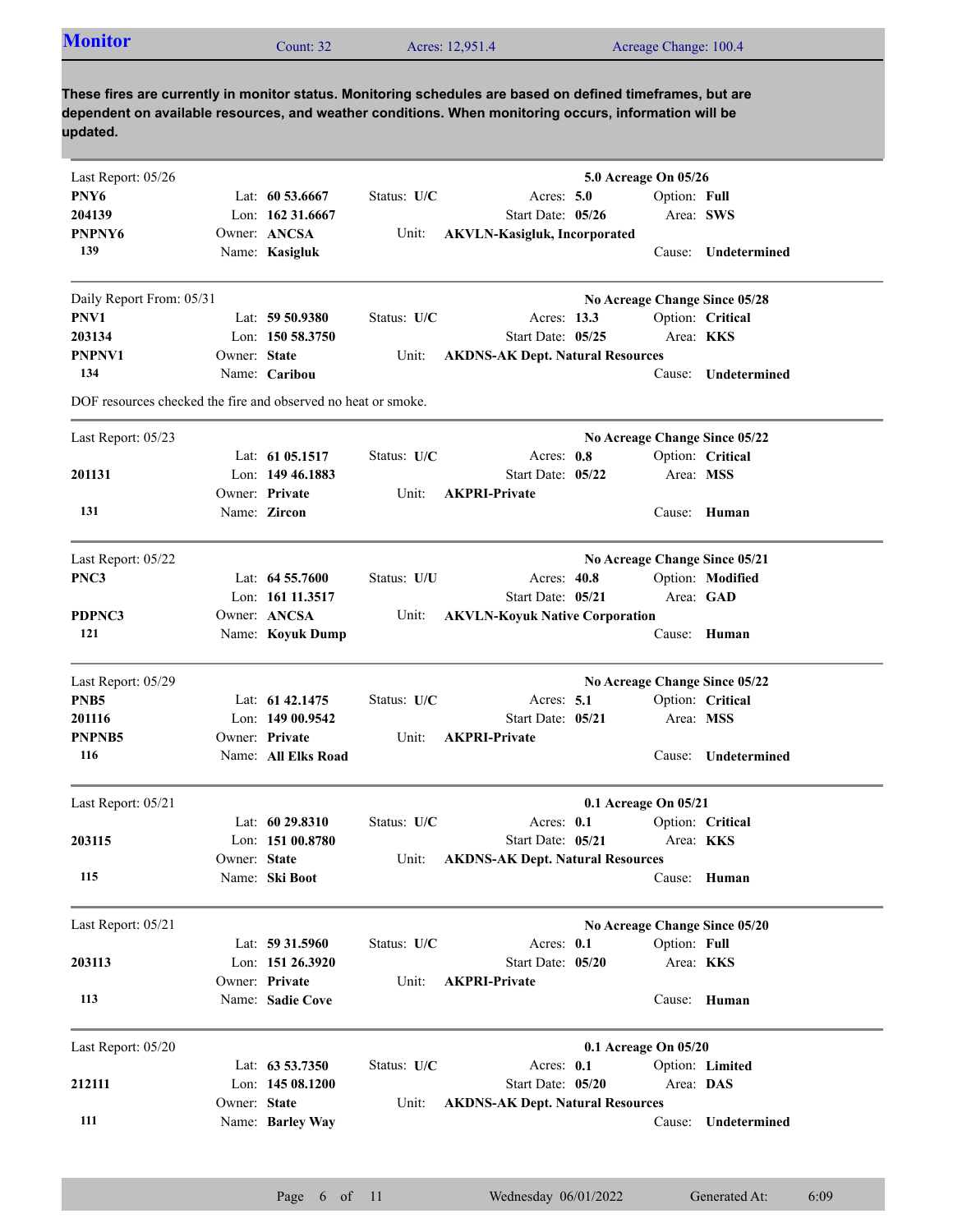| <b>Monitor</b><br>Acres: 12,951.4<br>Acreage Change: 100.4<br>ount: $32$ |
|--------------------------------------------------------------------------|
|--------------------------------------------------------------------------|

| Last Report: 05/27 |              |                         |             |                                                     |                      |              | No Acreage Change Since 05/24   |
|--------------------|--------------|-------------------------|-------------|-----------------------------------------------------|----------------------|--------------|---------------------------------|
|                    |              | Lat: 62 00.4200         | Status: U/C | Acres: $3.2$                                        |                      |              | Option: Critical                |
| 201110             |              | Lon: 149 57.8800        |             | Start Date: 05/20                                   |                      | Area: MSS    |                                 |
|                    |              | Owner: Private          | Unit:       | <b>AKPRI-Private</b>                                |                      |              |                                 |
| 110                |              | Name: Caswell Lakes     |             |                                                     |                      |              | Cause: Undetermined             |
| Last Report: 05/20 |              |                         |             |                                                     | 0.1 Acreage On 05/20 |              |                                 |
| PM9B               |              | Lat: $6505.8410$        | Status: U/U | Acres: 0.1                                          |                      |              | Option: Limited                 |
|                    |              | Lon: 141 38.3700        |             | Start Date: 05/20                                   |                      |              | Area: UYD                       |
| PDPM9B             | Owner: NPS   |                         | Unit:       | <b>AKYCP-Yukon-Charley Rivers National Preserve</b> |                      |              |                                 |
| 109                |              | Name: Trout Creek       |             |                                                     |                      |              | Cause: Lightning                |
| Last Report: 05/23 |              |                         |             |                                                     |                      |              | 25.7 Acreage Change Since 05/20 |
| PM9D               |              | Lat: $6501.5850$        | Status: U/U | Acres: 25.8                                         |                      |              | Option: Modified                |
|                    |              | Lon: 141 14.8017        |             | Start Date: 05/20                                   |                      |              | Area: UYD                       |
| PDPM9D             |              | Owner: ANCSA            | Unit:       | <b>AKDYN-Doyon, Limited</b>                         |                      |              |                                 |
| 108                |              | Name: Windfall Mountain |             |                                                     |                      | Cause:       | Lightning                       |
| Last Report: 05/19 |              |                         |             |                                                     |                      |              | No Acreage Change Since 05/18   |
| PM7S               |              | Lat: $59\,48.9260$      | Status: U/C | Acres: $1.5$                                        |                      |              | Option: Critical                |
| 203101             |              | Lon: $15105.4650$       |             | Start Date: 05/18                                   |                      |              | Area: <b>KKS</b>                |
| <b>PNPM7S</b>      |              | Owner: Private          | Unit:       | <b>AKPRI-Private</b>                                |                      |              |                                 |
| 101                |              | Name: Olia Court        |             |                                                     |                      |              | Cause: Human                    |
| Last Report: 05/18 |              |                         |             |                                                     | 0.1 Acreage On 05/18 |              |                                 |
|                    |              | Lat: 60 28.3740         | Status: U/C | Acres: 0.1                                          |                      |              | Option: Critical                |
| 203100             |              | Lon: 151 10.5300        |             | Start Date: 05/18                                   |                      |              | Area: KKS                       |
|                    |              | Owner: Private          | Unit:       | <b>AKPRI-Private</b>                                |                      |              |                                 |
| 100                | Name: Jones  |                         |             |                                                     |                      |              | Cause: Human                    |
| Last Report: 05/18 |              |                         |             |                                                     |                      |              | No Acreage Change Since 05/17   |
|                    |              | Lat: $60\,31.9040$      | Status: U/C | Acres: $0.1$                                        |                      |              | Option: Critical                |
| 203099             |              | Lon: 150 47.9930        |             | Start Date: 05/17                                   |                      |              | Area: <b>KKS</b>                |
|                    |              | Owner: Private          | Unit:       | <b>AKPRI-Private</b>                                |                      |              |                                 |
| 099                |              | Name: Adele             |             |                                                     |                      |              | Cause: Human                    |
| Last Report: 05/20 |              |                         |             |                                                     |                      |              | No Acreage Change Since 05/19   |
| PM5M               |              | Lat: 58 36.4200         | Status: U/C | Acres: 24.3                                         |                      |              | Option: Unplanned               |
| 204096             |              | Lon: 159 57.9600        |             | Start Date: 05/17                                   |                      |              | Area: SWS                       |
| PNPM5M             | Owner: State |                         | Unit:       | <b>AKDNS-AK Dept. Natural Resources</b>             |                      |              |                                 |
| 096                |              | Name: Walrus Islands    |             |                                                     |                      | Cause:       | Undetermined                    |
| Last Report: 05/19 |              |                         |             |                                                     |                      |              | No Acreage Change Since 05/18   |
|                    |              | Lat: 62 23.1017         | Status: U/C | Acres: 2.0                                          |                      | Option: Full |                                 |
| 201095             |              | Lon: 149 47.9617        |             | Start Date: 05/17                                   |                      | Area: MSS    |                                 |
|                    |              | Owner: Private          | Unit:       | <b>AKPRI-Private</b>                                |                      |              |                                 |
| 095                |              | Name: N. Fork Talkeetna |             |                                                     |                      | Cause:       | Undetermined                    |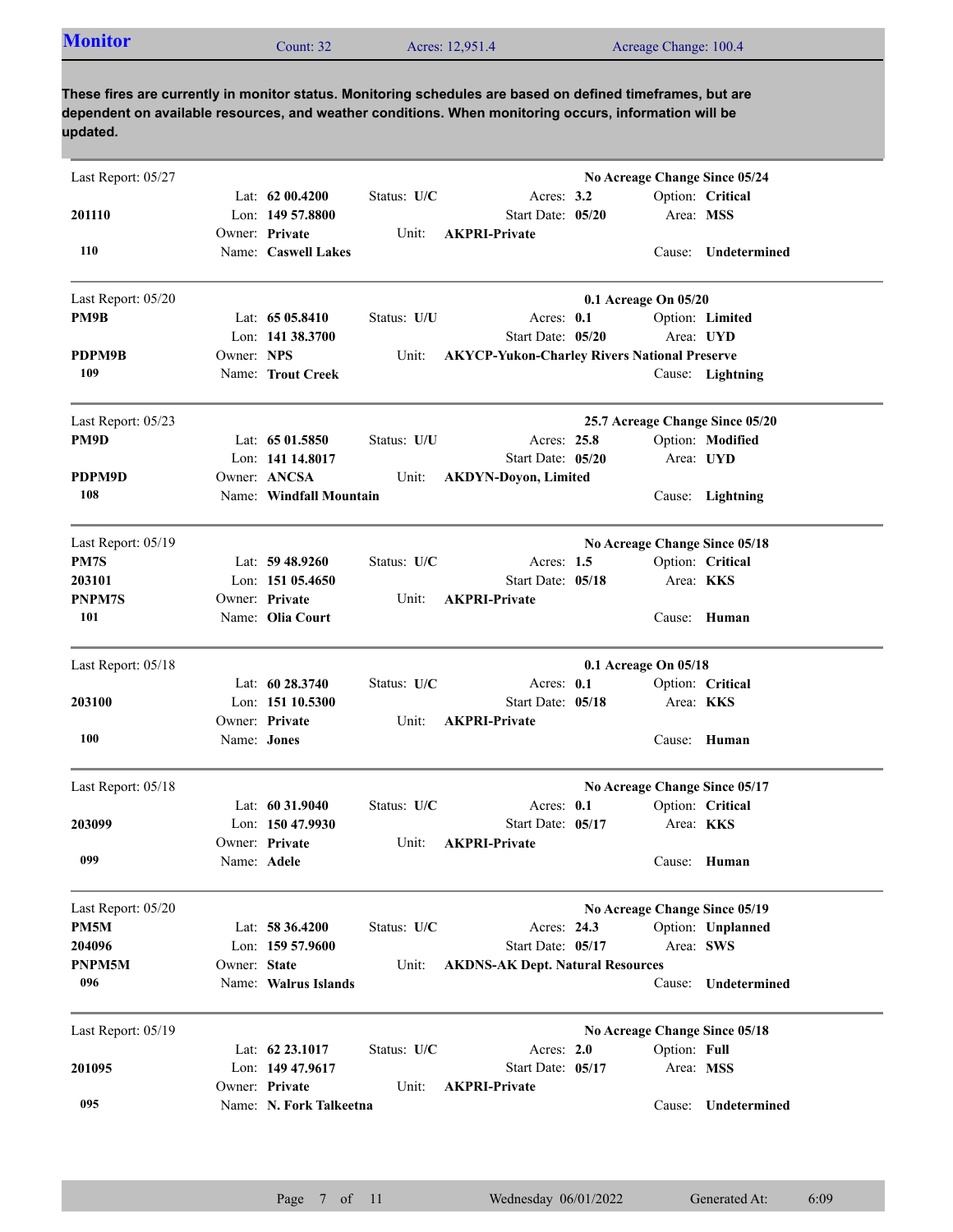| <b>Monitor</b><br>Acreage Change: 100.4<br>Acres: 12,951.4<br>Count: $32$ |  |  |  |  |  |
|---------------------------------------------------------------------------|--|--|--|--|--|
|---------------------------------------------------------------------------|--|--|--|--|--|

| Lat: $59\,42.6226$<br>Status: U/C<br>Acres: 29.2<br>Option: Full<br>Lon: 161 53.2962<br>Start Date: 05/16<br>Area: SWS<br>Owner: ANCSA<br>PNPM38<br>Unit:<br><b>AKVLN-Qanirtuuq, Incorporated</b><br>090<br>Name: Arolik<br>Cause: Undetermined<br>Last Report: 05/15<br>0.5 Acreage On 05/15<br>PM2L<br>Lat: 57 50.7233<br>Status: U/C<br>Acres: $0.5$<br>Option: Full<br>203084<br>Lon: 152 37.9833<br>Start Date: 05/15<br>Area: KKS<br>Owner: ANCSA<br><b>PNPM2L</b><br><b>AKVLN-Ouzinkie Native Corporation</b><br>Unit:<br>084<br>Name: Antone Larsen<br>Cause: Human<br>Last Report: 05/12<br>0.2 Acreage On 05/12<br>Lat: $60\,27.8230$<br>Status: U/C<br>Acres: $0.2$<br>Option: Critical<br>203079<br>Lon: 151 10.3720<br>Start Date: 05/12<br>Area: <b>KKS</b><br>Owner: State<br><b>AKDNS-AK Dept. Natural Resources</b><br>Unit:<br>079<br>Cause: Human<br>Name: Wendy Lane<br>Last Report: 05/18<br>34.4 Acreage Change Since 05/17<br>Lat: 51 57.2683<br>Status: U/U<br>Acres: 919.6<br>Option: Unplanned<br>Lon: 176 38.7183<br>Area: SWS<br>204078<br>Start Date: 05/08<br>Owner: DOD<br><b>AKNVQ-U.S. Navy</b><br>Unit:<br>078<br>Name: Adak<br>Human<br>Cause:<br>No Acreage Change Since 05/12<br>Lat: 61 43.9700<br>Status: U/C<br>Acres: 0.1<br>Option: Full<br>Start Date: 05/12<br>201077<br>Lon: $14901.7300$<br>Area: MSS<br>Owner: State<br><b>PNPMS1</b><br><b>AKDNS-AK Dept. Natural Resources</b><br>Unit:<br>077<br>Name: Buffalo Mine Coal Seam 2022<br>Cause: Lightning<br>Last Report: 05/18<br>1.3 Acreage Change Since 05/14<br>Status: U/C<br>Option: Unplanned<br>PMR4<br>Lat: $5520.5650$<br>Acres: 70.3<br>Area: SWS<br>204074<br>Lon: $160\,26.0880$<br>Start Date: 05/12<br>PNPMR4<br>Owner: ANCSA<br>Unit:<br><b>AKVLN-Shumagin Corporation</b><br>074<br>Name: Danger Point<br>Undetermined<br>Cause:<br>Last Report: 05/12<br>2.0 Acreage Change Since 05/11<br>Option: Critical<br>Lat: 57 42.9640<br>Status: U/C<br>Acres: 4.0<br>Lon: 152 36.0270<br>Start Date: 05/11<br>Area: KKS<br>Owner: County<br><b>AKAKS-Kodiak Island Borough</b><br>Unit:<br>071<br>Name: Bell Flats<br>Cause: Human<br>Last Report: 05/11<br>No Acreage Change Since 05/10<br>PL8P<br>Lat: 60 29.5458<br>Status: U/C<br>Option: Full<br>Acres: $0.5$<br>Lon: 149 59.2440<br>Start Date: 05/08<br>Area: CGF<br>232057<br>Owner: USFS<br>P0PL8P<br>Unit:<br><b>AKCGF-Chugach National Forest</b><br>057<br>Name: West Juneau<br>Cause: Human | Last Report: 05/16 |  |  | 29.2 Acreage On 05/16 |  |
|-----------------------------------------------------------------------------------------------------------------------------------------------------------------------------------------------------------------------------------------------------------------------------------------------------------------------------------------------------------------------------------------------------------------------------------------------------------------------------------------------------------------------------------------------------------------------------------------------------------------------------------------------------------------------------------------------------------------------------------------------------------------------------------------------------------------------------------------------------------------------------------------------------------------------------------------------------------------------------------------------------------------------------------------------------------------------------------------------------------------------------------------------------------------------------------------------------------------------------------------------------------------------------------------------------------------------------------------------------------------------------------------------------------------------------------------------------------------------------------------------------------------------------------------------------------------------------------------------------------------------------------------------------------------------------------------------------------------------------------------------------------------------------------------------------------------------------------------------------------------------------------------------------------------------------------------------------------------------------------------------------------------------------------------------------------------------------------------------------------------------------------------------------------------------------------------------------------------------------------------------------------------------------------------------------------------------------------------------------------------------------------------------------------------------------------------------------------------------|--------------------|--|--|-----------------------|--|
|                                                                                                                                                                                                                                                                                                                                                                                                                                                                                                                                                                                                                                                                                                                                                                                                                                                                                                                                                                                                                                                                                                                                                                                                                                                                                                                                                                                                                                                                                                                                                                                                                                                                                                                                                                                                                                                                                                                                                                                                                                                                                                                                                                                                                                                                                                                                                                                                                                                                       | <b>PM38</b>        |  |  |                       |  |
|                                                                                                                                                                                                                                                                                                                                                                                                                                                                                                                                                                                                                                                                                                                                                                                                                                                                                                                                                                                                                                                                                                                                                                                                                                                                                                                                                                                                                                                                                                                                                                                                                                                                                                                                                                                                                                                                                                                                                                                                                                                                                                                                                                                                                                                                                                                                                                                                                                                                       | 204090             |  |  |                       |  |
|                                                                                                                                                                                                                                                                                                                                                                                                                                                                                                                                                                                                                                                                                                                                                                                                                                                                                                                                                                                                                                                                                                                                                                                                                                                                                                                                                                                                                                                                                                                                                                                                                                                                                                                                                                                                                                                                                                                                                                                                                                                                                                                                                                                                                                                                                                                                                                                                                                                                       |                    |  |  |                       |  |
|                                                                                                                                                                                                                                                                                                                                                                                                                                                                                                                                                                                                                                                                                                                                                                                                                                                                                                                                                                                                                                                                                                                                                                                                                                                                                                                                                                                                                                                                                                                                                                                                                                                                                                                                                                                                                                                                                                                                                                                                                                                                                                                                                                                                                                                                                                                                                                                                                                                                       |                    |  |  |                       |  |
|                                                                                                                                                                                                                                                                                                                                                                                                                                                                                                                                                                                                                                                                                                                                                                                                                                                                                                                                                                                                                                                                                                                                                                                                                                                                                                                                                                                                                                                                                                                                                                                                                                                                                                                                                                                                                                                                                                                                                                                                                                                                                                                                                                                                                                                                                                                                                                                                                                                                       |                    |  |  |                       |  |
|                                                                                                                                                                                                                                                                                                                                                                                                                                                                                                                                                                                                                                                                                                                                                                                                                                                                                                                                                                                                                                                                                                                                                                                                                                                                                                                                                                                                                                                                                                                                                                                                                                                                                                                                                                                                                                                                                                                                                                                                                                                                                                                                                                                                                                                                                                                                                                                                                                                                       |                    |  |  |                       |  |
|                                                                                                                                                                                                                                                                                                                                                                                                                                                                                                                                                                                                                                                                                                                                                                                                                                                                                                                                                                                                                                                                                                                                                                                                                                                                                                                                                                                                                                                                                                                                                                                                                                                                                                                                                                                                                                                                                                                                                                                                                                                                                                                                                                                                                                                                                                                                                                                                                                                                       |                    |  |  |                       |  |
|                                                                                                                                                                                                                                                                                                                                                                                                                                                                                                                                                                                                                                                                                                                                                                                                                                                                                                                                                                                                                                                                                                                                                                                                                                                                                                                                                                                                                                                                                                                                                                                                                                                                                                                                                                                                                                                                                                                                                                                                                                                                                                                                                                                                                                                                                                                                                                                                                                                                       |                    |  |  |                       |  |
|                                                                                                                                                                                                                                                                                                                                                                                                                                                                                                                                                                                                                                                                                                                                                                                                                                                                                                                                                                                                                                                                                                                                                                                                                                                                                                                                                                                                                                                                                                                                                                                                                                                                                                                                                                                                                                                                                                                                                                                                                                                                                                                                                                                                                                                                                                                                                                                                                                                                       |                    |  |  |                       |  |
|                                                                                                                                                                                                                                                                                                                                                                                                                                                                                                                                                                                                                                                                                                                                                                                                                                                                                                                                                                                                                                                                                                                                                                                                                                                                                                                                                                                                                                                                                                                                                                                                                                                                                                                                                                                                                                                                                                                                                                                                                                                                                                                                                                                                                                                                                                                                                                                                                                                                       |                    |  |  |                       |  |
|                                                                                                                                                                                                                                                                                                                                                                                                                                                                                                                                                                                                                                                                                                                                                                                                                                                                                                                                                                                                                                                                                                                                                                                                                                                                                                                                                                                                                                                                                                                                                                                                                                                                                                                                                                                                                                                                                                                                                                                                                                                                                                                                                                                                                                                                                                                                                                                                                                                                       |                    |  |  |                       |  |
|                                                                                                                                                                                                                                                                                                                                                                                                                                                                                                                                                                                                                                                                                                                                                                                                                                                                                                                                                                                                                                                                                                                                                                                                                                                                                                                                                                                                                                                                                                                                                                                                                                                                                                                                                                                                                                                                                                                                                                                                                                                                                                                                                                                                                                                                                                                                                                                                                                                                       |                    |  |  |                       |  |
|                                                                                                                                                                                                                                                                                                                                                                                                                                                                                                                                                                                                                                                                                                                                                                                                                                                                                                                                                                                                                                                                                                                                                                                                                                                                                                                                                                                                                                                                                                                                                                                                                                                                                                                                                                                                                                                                                                                                                                                                                                                                                                                                                                                                                                                                                                                                                                                                                                                                       |                    |  |  |                       |  |
|                                                                                                                                                                                                                                                                                                                                                                                                                                                                                                                                                                                                                                                                                                                                                                                                                                                                                                                                                                                                                                                                                                                                                                                                                                                                                                                                                                                                                                                                                                                                                                                                                                                                                                                                                                                                                                                                                                                                                                                                                                                                                                                                                                                                                                                                                                                                                                                                                                                                       |                    |  |  |                       |  |
|                                                                                                                                                                                                                                                                                                                                                                                                                                                                                                                                                                                                                                                                                                                                                                                                                                                                                                                                                                                                                                                                                                                                                                                                                                                                                                                                                                                                                                                                                                                                                                                                                                                                                                                                                                                                                                                                                                                                                                                                                                                                                                                                                                                                                                                                                                                                                                                                                                                                       |                    |  |  |                       |  |
|                                                                                                                                                                                                                                                                                                                                                                                                                                                                                                                                                                                                                                                                                                                                                                                                                                                                                                                                                                                                                                                                                                                                                                                                                                                                                                                                                                                                                                                                                                                                                                                                                                                                                                                                                                                                                                                                                                                                                                                                                                                                                                                                                                                                                                                                                                                                                                                                                                                                       |                    |  |  |                       |  |
|                                                                                                                                                                                                                                                                                                                                                                                                                                                                                                                                                                                                                                                                                                                                                                                                                                                                                                                                                                                                                                                                                                                                                                                                                                                                                                                                                                                                                                                                                                                                                                                                                                                                                                                                                                                                                                                                                                                                                                                                                                                                                                                                                                                                                                                                                                                                                                                                                                                                       |                    |  |  |                       |  |
|                                                                                                                                                                                                                                                                                                                                                                                                                                                                                                                                                                                                                                                                                                                                                                                                                                                                                                                                                                                                                                                                                                                                                                                                                                                                                                                                                                                                                                                                                                                                                                                                                                                                                                                                                                                                                                                                                                                                                                                                                                                                                                                                                                                                                                                                                                                                                                                                                                                                       |                    |  |  |                       |  |
|                                                                                                                                                                                                                                                                                                                                                                                                                                                                                                                                                                                                                                                                                                                                                                                                                                                                                                                                                                                                                                                                                                                                                                                                                                                                                                                                                                                                                                                                                                                                                                                                                                                                                                                                                                                                                                                                                                                                                                                                                                                                                                                                                                                                                                                                                                                                                                                                                                                                       |                    |  |  |                       |  |
|                                                                                                                                                                                                                                                                                                                                                                                                                                                                                                                                                                                                                                                                                                                                                                                                                                                                                                                                                                                                                                                                                                                                                                                                                                                                                                                                                                                                                                                                                                                                                                                                                                                                                                                                                                                                                                                                                                                                                                                                                                                                                                                                                                                                                                                                                                                                                                                                                                                                       |                    |  |  |                       |  |
|                                                                                                                                                                                                                                                                                                                                                                                                                                                                                                                                                                                                                                                                                                                                                                                                                                                                                                                                                                                                                                                                                                                                                                                                                                                                                                                                                                                                                                                                                                                                                                                                                                                                                                                                                                                                                                                                                                                                                                                                                                                                                                                                                                                                                                                                                                                                                                                                                                                                       | Last Report: 05/29 |  |  |                       |  |
|                                                                                                                                                                                                                                                                                                                                                                                                                                                                                                                                                                                                                                                                                                                                                                                                                                                                                                                                                                                                                                                                                                                                                                                                                                                                                                                                                                                                                                                                                                                                                                                                                                                                                                                                                                                                                                                                                                                                                                                                                                                                                                                                                                                                                                                                                                                                                                                                                                                                       | PMS1               |  |  |                       |  |
|                                                                                                                                                                                                                                                                                                                                                                                                                                                                                                                                                                                                                                                                                                                                                                                                                                                                                                                                                                                                                                                                                                                                                                                                                                                                                                                                                                                                                                                                                                                                                                                                                                                                                                                                                                                                                                                                                                                                                                                                                                                                                                                                                                                                                                                                                                                                                                                                                                                                       |                    |  |  |                       |  |
|                                                                                                                                                                                                                                                                                                                                                                                                                                                                                                                                                                                                                                                                                                                                                                                                                                                                                                                                                                                                                                                                                                                                                                                                                                                                                                                                                                                                                                                                                                                                                                                                                                                                                                                                                                                                                                                                                                                                                                                                                                                                                                                                                                                                                                                                                                                                                                                                                                                                       |                    |  |  |                       |  |
|                                                                                                                                                                                                                                                                                                                                                                                                                                                                                                                                                                                                                                                                                                                                                                                                                                                                                                                                                                                                                                                                                                                                                                                                                                                                                                                                                                                                                                                                                                                                                                                                                                                                                                                                                                                                                                                                                                                                                                                                                                                                                                                                                                                                                                                                                                                                                                                                                                                                       |                    |  |  |                       |  |
|                                                                                                                                                                                                                                                                                                                                                                                                                                                                                                                                                                                                                                                                                                                                                                                                                                                                                                                                                                                                                                                                                                                                                                                                                                                                                                                                                                                                                                                                                                                                                                                                                                                                                                                                                                                                                                                                                                                                                                                                                                                                                                                                                                                                                                                                                                                                                                                                                                                                       |                    |  |  |                       |  |
|                                                                                                                                                                                                                                                                                                                                                                                                                                                                                                                                                                                                                                                                                                                                                                                                                                                                                                                                                                                                                                                                                                                                                                                                                                                                                                                                                                                                                                                                                                                                                                                                                                                                                                                                                                                                                                                                                                                                                                                                                                                                                                                                                                                                                                                                                                                                                                                                                                                                       |                    |  |  |                       |  |
|                                                                                                                                                                                                                                                                                                                                                                                                                                                                                                                                                                                                                                                                                                                                                                                                                                                                                                                                                                                                                                                                                                                                                                                                                                                                                                                                                                                                                                                                                                                                                                                                                                                                                                                                                                                                                                                                                                                                                                                                                                                                                                                                                                                                                                                                                                                                                                                                                                                                       |                    |  |  |                       |  |
|                                                                                                                                                                                                                                                                                                                                                                                                                                                                                                                                                                                                                                                                                                                                                                                                                                                                                                                                                                                                                                                                                                                                                                                                                                                                                                                                                                                                                                                                                                                                                                                                                                                                                                                                                                                                                                                                                                                                                                                                                                                                                                                                                                                                                                                                                                                                                                                                                                                                       |                    |  |  |                       |  |
|                                                                                                                                                                                                                                                                                                                                                                                                                                                                                                                                                                                                                                                                                                                                                                                                                                                                                                                                                                                                                                                                                                                                                                                                                                                                                                                                                                                                                                                                                                                                                                                                                                                                                                                                                                                                                                                                                                                                                                                                                                                                                                                                                                                                                                                                                                                                                                                                                                                                       |                    |  |  |                       |  |
|                                                                                                                                                                                                                                                                                                                                                                                                                                                                                                                                                                                                                                                                                                                                                                                                                                                                                                                                                                                                                                                                                                                                                                                                                                                                                                                                                                                                                                                                                                                                                                                                                                                                                                                                                                                                                                                                                                                                                                                                                                                                                                                                                                                                                                                                                                                                                                                                                                                                       |                    |  |  |                       |  |
|                                                                                                                                                                                                                                                                                                                                                                                                                                                                                                                                                                                                                                                                                                                                                                                                                                                                                                                                                                                                                                                                                                                                                                                                                                                                                                                                                                                                                                                                                                                                                                                                                                                                                                                                                                                                                                                                                                                                                                                                                                                                                                                                                                                                                                                                                                                                                                                                                                                                       |                    |  |  |                       |  |
|                                                                                                                                                                                                                                                                                                                                                                                                                                                                                                                                                                                                                                                                                                                                                                                                                                                                                                                                                                                                                                                                                                                                                                                                                                                                                                                                                                                                                                                                                                                                                                                                                                                                                                                                                                                                                                                                                                                                                                                                                                                                                                                                                                                                                                                                                                                                                                                                                                                                       | 203071             |  |  |                       |  |
|                                                                                                                                                                                                                                                                                                                                                                                                                                                                                                                                                                                                                                                                                                                                                                                                                                                                                                                                                                                                                                                                                                                                                                                                                                                                                                                                                                                                                                                                                                                                                                                                                                                                                                                                                                                                                                                                                                                                                                                                                                                                                                                                                                                                                                                                                                                                                                                                                                                                       |                    |  |  |                       |  |
|                                                                                                                                                                                                                                                                                                                                                                                                                                                                                                                                                                                                                                                                                                                                                                                                                                                                                                                                                                                                                                                                                                                                                                                                                                                                                                                                                                                                                                                                                                                                                                                                                                                                                                                                                                                                                                                                                                                                                                                                                                                                                                                                                                                                                                                                                                                                                                                                                                                                       |                    |  |  |                       |  |
|                                                                                                                                                                                                                                                                                                                                                                                                                                                                                                                                                                                                                                                                                                                                                                                                                                                                                                                                                                                                                                                                                                                                                                                                                                                                                                                                                                                                                                                                                                                                                                                                                                                                                                                                                                                                                                                                                                                                                                                                                                                                                                                                                                                                                                                                                                                                                                                                                                                                       |                    |  |  |                       |  |
|                                                                                                                                                                                                                                                                                                                                                                                                                                                                                                                                                                                                                                                                                                                                                                                                                                                                                                                                                                                                                                                                                                                                                                                                                                                                                                                                                                                                                                                                                                                                                                                                                                                                                                                                                                                                                                                                                                                                                                                                                                                                                                                                                                                                                                                                                                                                                                                                                                                                       |                    |  |  |                       |  |
|                                                                                                                                                                                                                                                                                                                                                                                                                                                                                                                                                                                                                                                                                                                                                                                                                                                                                                                                                                                                                                                                                                                                                                                                                                                                                                                                                                                                                                                                                                                                                                                                                                                                                                                                                                                                                                                                                                                                                                                                                                                                                                                                                                                                                                                                                                                                                                                                                                                                       |                    |  |  |                       |  |
|                                                                                                                                                                                                                                                                                                                                                                                                                                                                                                                                                                                                                                                                                                                                                                                                                                                                                                                                                                                                                                                                                                                                                                                                                                                                                                                                                                                                                                                                                                                                                                                                                                                                                                                                                                                                                                                                                                                                                                                                                                                                                                                                                                                                                                                                                                                                                                                                                                                                       |                    |  |  |                       |  |
|                                                                                                                                                                                                                                                                                                                                                                                                                                                                                                                                                                                                                                                                                                                                                                                                                                                                                                                                                                                                                                                                                                                                                                                                                                                                                                                                                                                                                                                                                                                                                                                                                                                                                                                                                                                                                                                                                                                                                                                                                                                                                                                                                                                                                                                                                                                                                                                                                                                                       |                    |  |  |                       |  |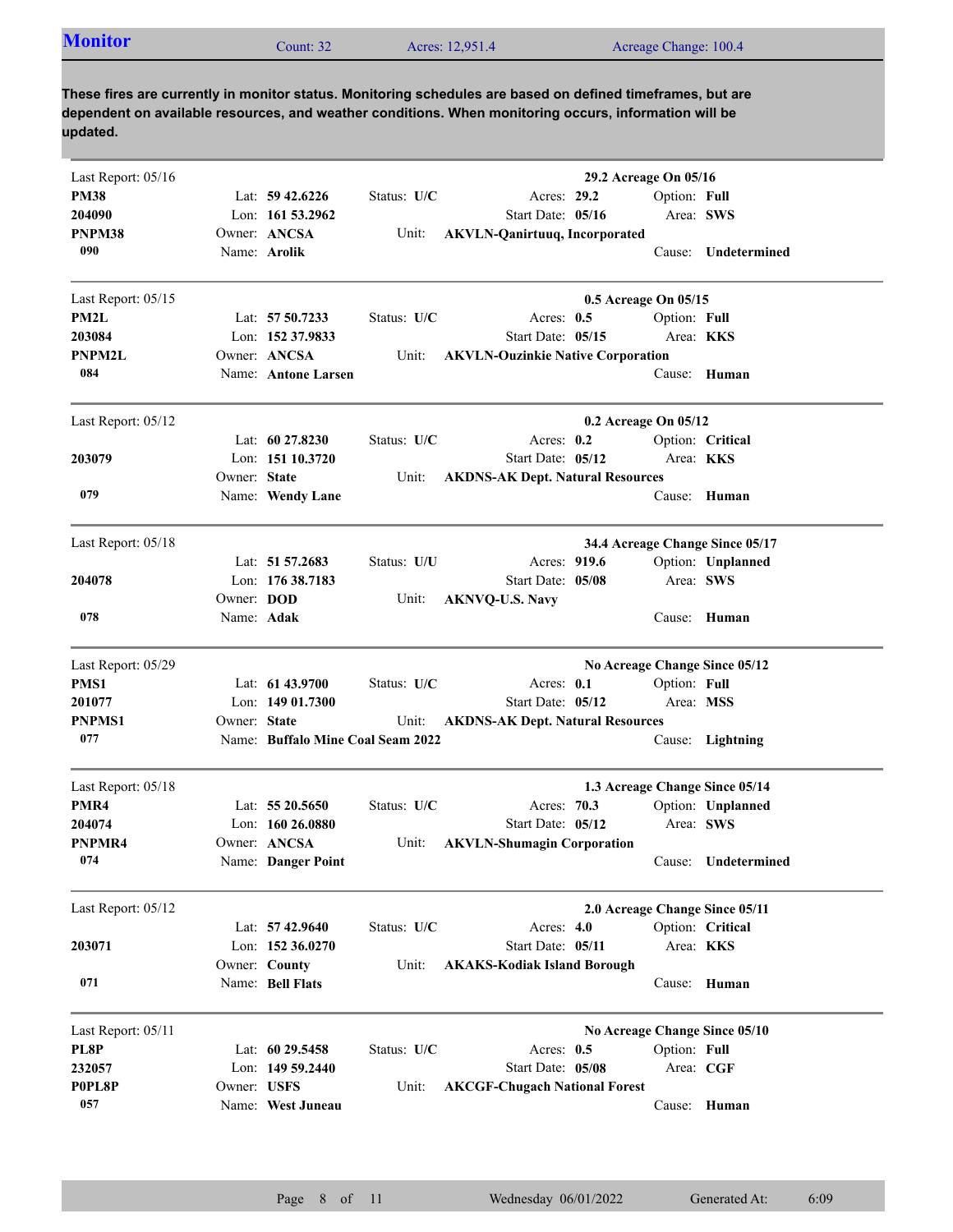| <b>Monitor</b> | $\mathcal$ Count: 32 | Acres: 12,951.4 | Acreage Change: 100.4 |
|----------------|----------------------|-----------------|-----------------------|
|----------------|----------------------|-----------------|-----------------------|

| Last Report: 05/23 |                     |             |                                            |                 |           | No Acreage Change Since 04/26 |
|--------------------|---------------------|-------------|--------------------------------------------|-----------------|-----------|-------------------------------|
| PKS1               | Lat: $60\,32.1500$  | Status: U/U |                                            | Acres: 10,302.5 |           | Option: Limited               |
| 204012             | Lon: $160\,54.7500$ |             | Start Date: $04/16$                        |                 | Area: SWS |                               |
| <b>PNPKS1</b>      | Owner: USFWS        | Unit:       | AKYDR-Yukon Delta National Wildlife Refuge |                 |           |                               |
| 012                | Name: Kwethluk      |             |                                            |                 | Cause:    | Undetermined                  |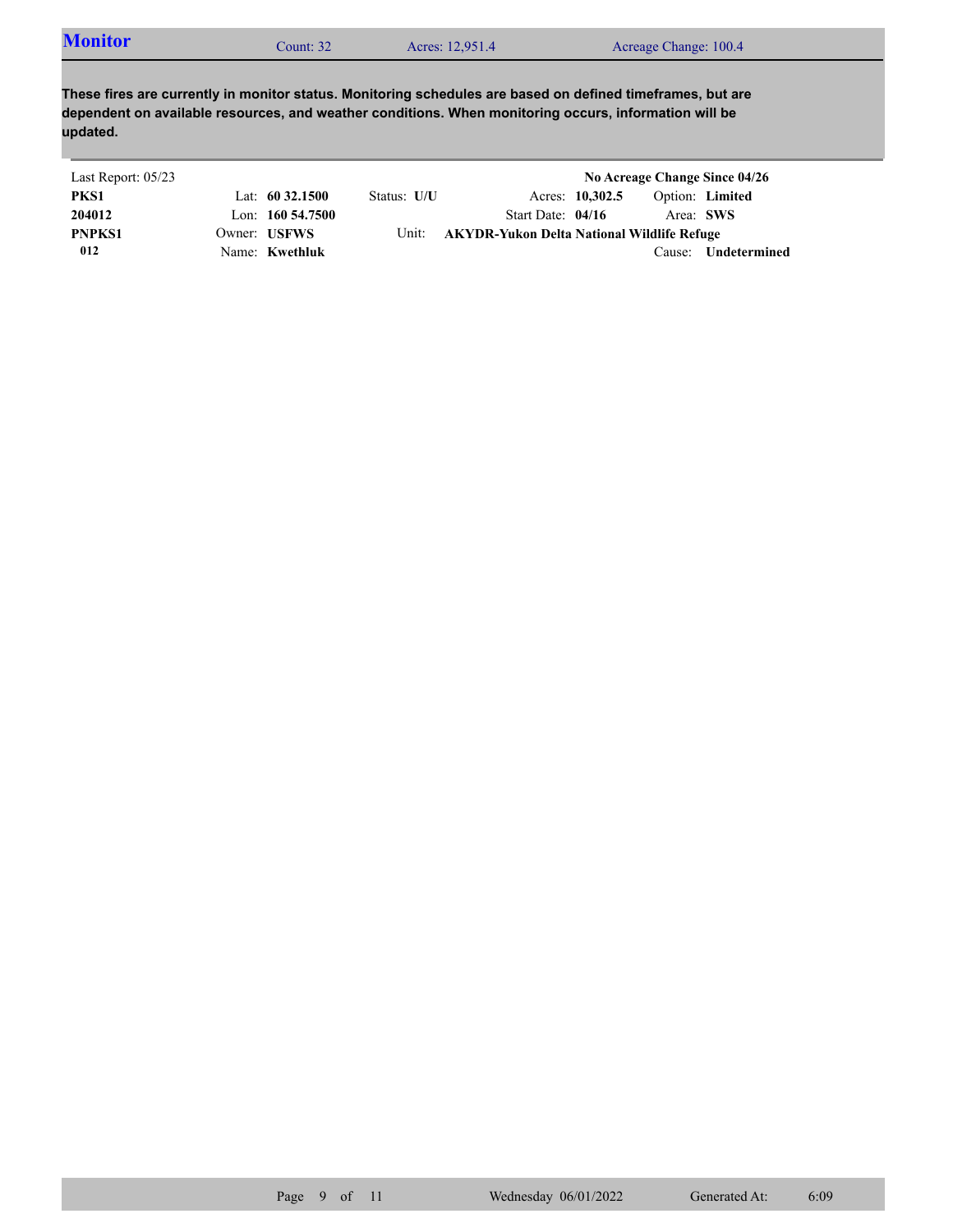| Out                                                                                  |            | Count: $3$        | Acres: $0.9$      | Acreage Change: 0.0  |                               |                               |                     |  |
|--------------------------------------------------------------------------------------|------------|-------------------|-------------------|----------------------|-------------------------------|-------------------------------|---------------------|--|
| Daily Report From: 05/31                                                             |            |                   |                   |                      |                               | No Acreage Change Since 05/29 |                     |  |
|                                                                                      |            | Lat: 64 48.7417   | Status: Out 05/31 | Acres: 0.4           |                               |                               | Option: Critical    |  |
| 211149                                                                               |            | Lon: 147 27.4267  |                   | Start Date: 05/29    |                               | Area: FAS                     |                     |  |
|                                                                                      |            | Owner: Private    | Unit:             | <b>AKPRI-Private</b> |                               |                               |                     |  |
| 149                                                                                  |            | Name: Atigun St   |                   |                      |                               | Cause:                        | Human               |  |
| Fire was checked and declared out.                                                   |            |                   |                   |                      |                               |                               |                     |  |
| Daily Report From: 05/31                                                             |            |                   |                   |                      | No Acreage Change Since 05/29 |                               |                     |  |
|                                                                                      |            | Lat: 61 35.8233   | Status: Out 05/31 | Acres: $0.2$         |                               |                               | Option: Critical    |  |
| 201147                                                                               |            | Lon: 149 25.2117  |                   | Start Date: 05/28    |                               | Area: MSS                     |                     |  |
|                                                                                      |            | Owner: Private    | Unit:             | <b>AKPRI-Private</b> |                               |                               |                     |  |
| 147                                                                                  | Name: Peck |                   |                   |                      |                               | Cause:                        | Undetermined        |  |
| Forestry returned to determine fire status. No heat or smoke found, fire called out. |            |                   |                   |                      |                               |                               |                     |  |
| Daily Report From: 05/31                                                             |            |                   |                   |                      | No Acreage Change Since 05/20 |                               |                     |  |
|                                                                                      |            | Lat: 65 07.2883   | Status: Out 05/31 | Acres: $0.3$         |                               |                               | Option: Critical    |  |
| 211112                                                                               |            | Lon: $14740.3083$ |                   | Start Date: 05/20    |                               | Area: FAS                     |                     |  |
|                                                                                      |            | Owner: Private    | Unit:             | <b>AKPRI-Private</b> |                               |                               |                     |  |
| 112                                                                                  |            | Name: Poker Creek |                   |                      |                               | Cause:                        | <b>Undetermined</b> |  |
|                                                                                      |            |                   |                   |                      |                               |                               |                     |  |

A White Mt. squad gridded the fire, finding no heat or smoke declared it out.